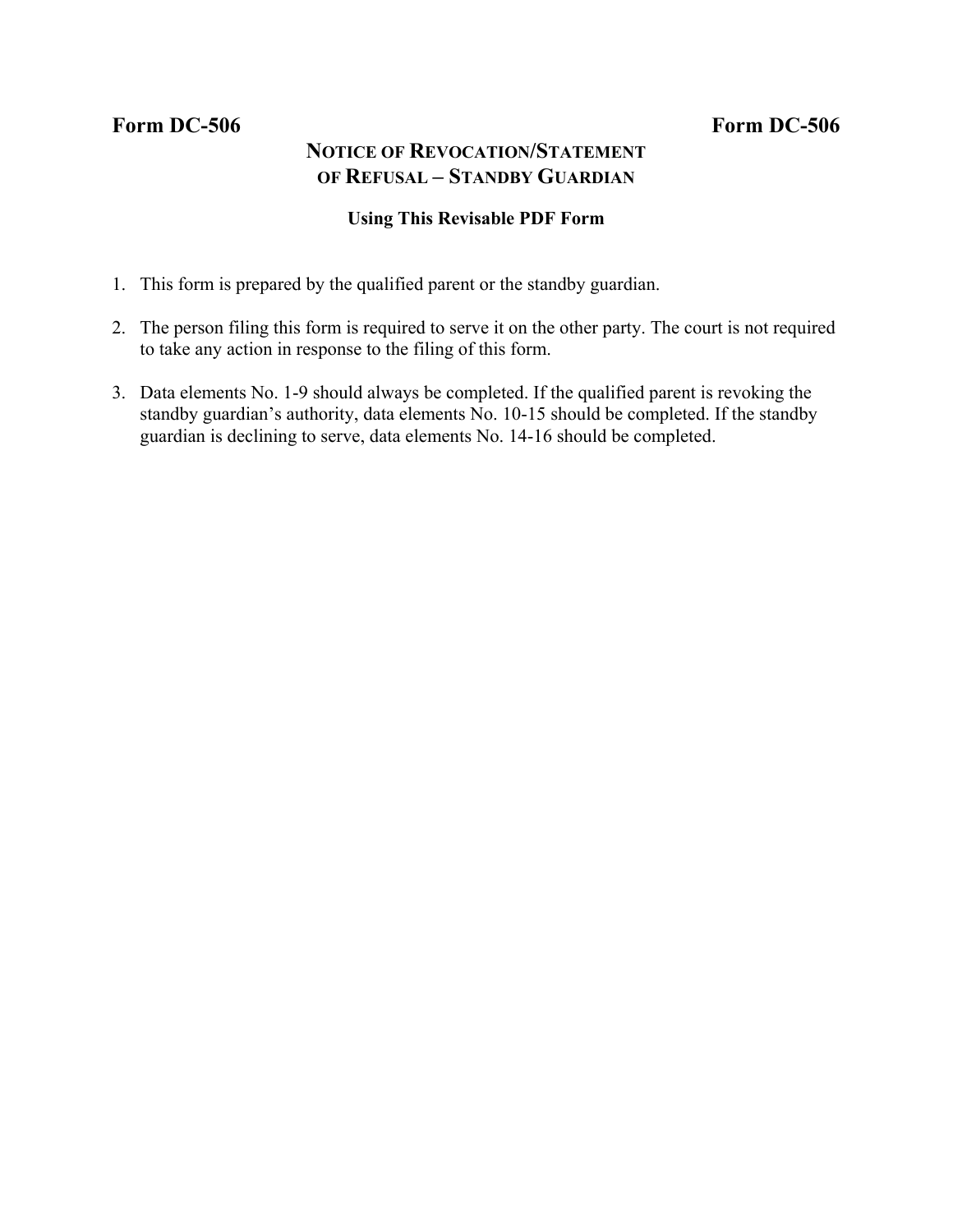## Form DC-506 Form DC-506

# **NOTICE OF REVOCATION/STATEMENT OF REFUSAL – STANDBY GUARDIAN**

### **Data Elements**

- 1. Court case number.
- 2. Court name.
- 3. Name of child for whom approval of standby guardian is requested.
- 4. Child's address.
- 5. Name and address of father.
- 6. Name and address of mother.
- 7. Check appropriate box.
- 8. Name and address of standby guardian.
- 9. Name and address of alternate standby guardian, if applicable.
- 10. Check if notice of revocation by qualified parent.
- 11. Name of qualified parent.
- 12. Name of standby guardian and check appropriate box for title.
- 13. Name of standby guardian or alternate standby guardian.
- 14. Check if Statement of Refusal.
- 15. Name of standby guardian.
- 16. Name of child.
- 17. Date of signing.
- 18. Signature of parent or standby guardian.